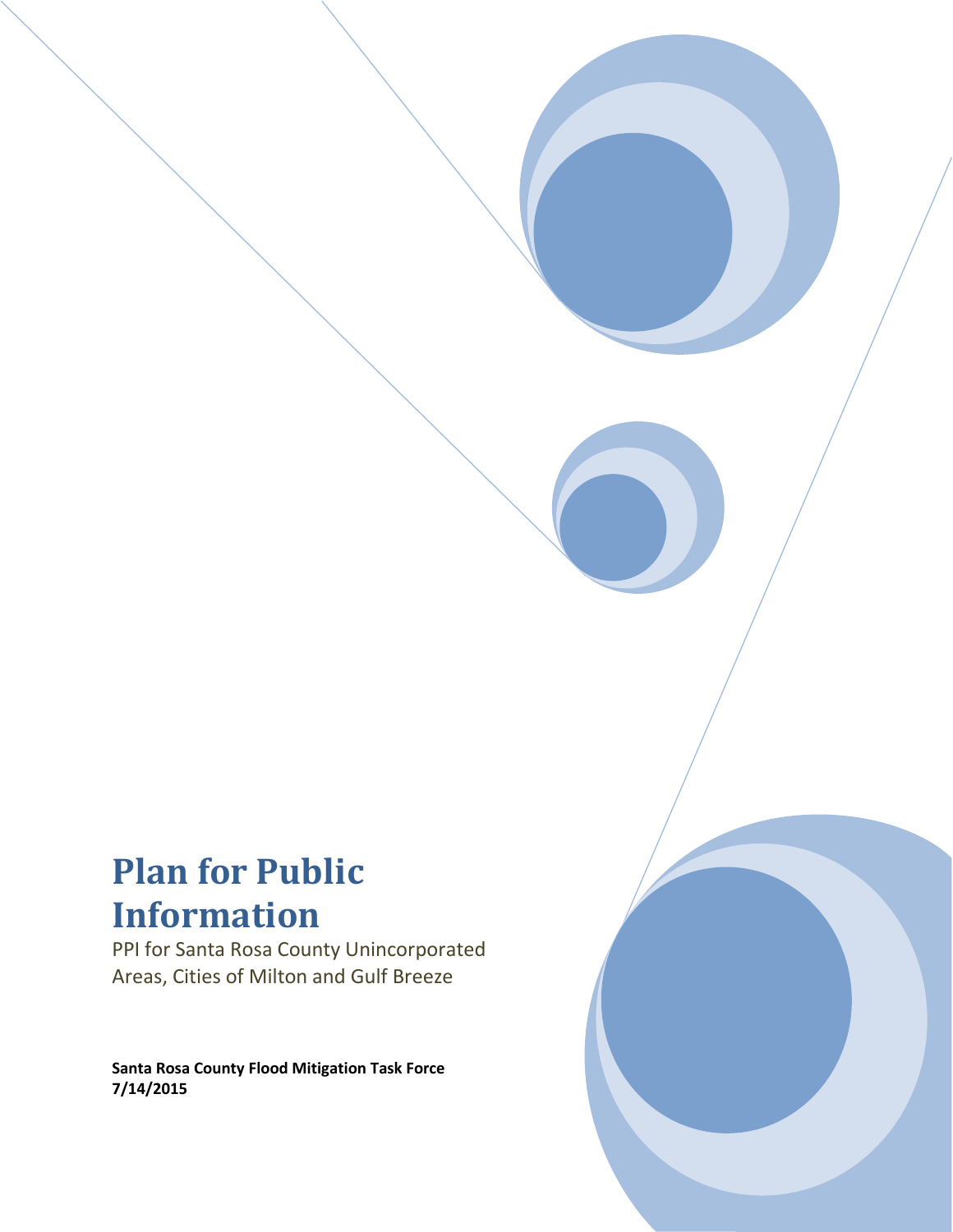# Table of Contents

|       |                                                             | Page           |
|-------|-------------------------------------------------------------|----------------|
| I.    | Background                                                  | $\mathbf{1}$   |
| II.   | Goals                                                       | $\overline{2}$ |
| III.  | Multi-Jurisdictional PPI Committee                          | 3              |
| IV.   | The Communities and Highlights of their CRS Self-Assessment | 4              |
| V.    | <b>Flood Insurance Assessment</b>                           | 4              |
| VI.   | <b>Target Audiences</b>                                     | 8              |
| VII.  | <b>Other Public Information Efforts</b>                     | 8              |
| VIII. | Communication Strategy, Projects and Initatives             | 10             |
| IX.   | <b>Annual Evaluation</b>                                    | 11             |
| Χ.    | Plan Adoption                                               | 11             |
|       | Attachments                                                 |                |
|       | Appendix A - PPI Worksheet                                  |                |
|       |                                                             |                |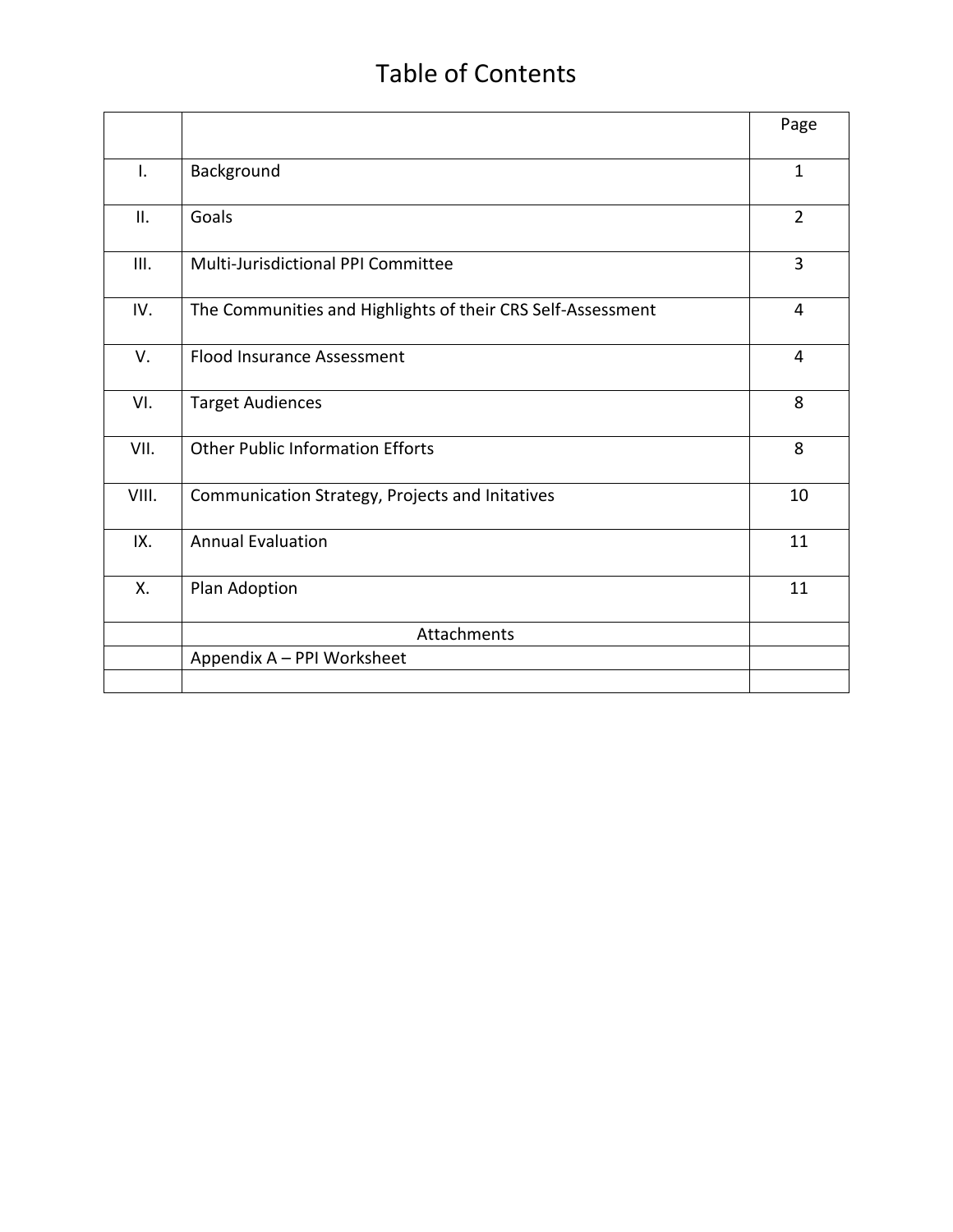### I. Background

Santa Rosa County and the Cities of Gulf Breeze and Milton, located within Santa Rosa County, are all impacted by flooding, both coastal and riverine, during all times of the year. Historically, the communities initiated their own flood hazard outreach and education efforts prior to hurricane season in the spring months. The individual jurisdictions contacted their citizens in flood prone or repetitive loss areas utilizing their own methods.



```
0 \longrightarrow 13739ft
```
Figure 1. Location Map: Santa Rosa County with the Cities of Gulf Breeze and Milton

As part of the revisions to the Community Rating System (CRS) Program which became effective in 2013, the Program for Public Information (PPI) was introduced by the Federal Emergency Management Agency (FEMA) as a new planning tool to provide a step-by-step coordinated approach to flood hazard outreach. The PPI can be developed and implemented by a single community or with other communities as a multi-jurisdictional effort. The purpose is the same: to improve communication with citizens, and to provide information about flood hazards, flood safety, flood insurance and ways to protect property and natural floodplain functions to those who can benefit from it. The intent of the CRS Program, and the PPI, is to reduce injury to people and damage to property from future floods. Coordination between jurisdictions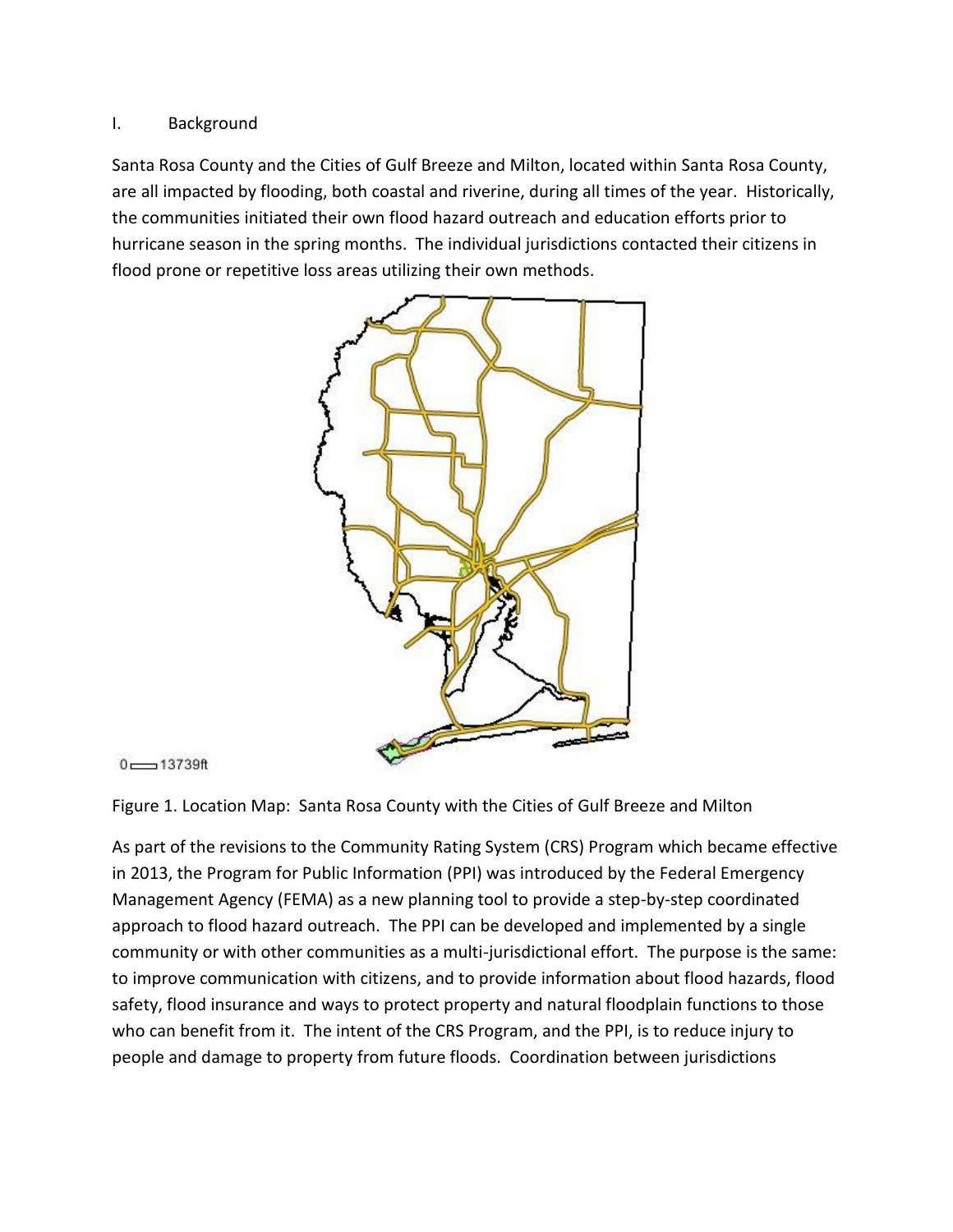through Multi-Jurisdictional Program for Public Information (MJ-PPI) further increases efficiency in resource use and improves communication with citizens.

When the PPI was introduced in fall of 2013 to the Local Mitigation Strategy Task Force (a multijurisdictional body) three jurisdictions participated in the CRS Program: City of Milton, City of Gulf Breeze and the County, which has jurisdiction over the unincorporated area. For the jurisdictions involved a number of factors supported the need to develop an overall, coordinated flood hazard outreach plan. First, the jurisdictions are generally not in a position to address flooding problems through structural means as often as in the past. New practices in urban stormwater management and floodplain management, which typically address flooding in rural settings are moving away from approaches that require more infrastructure to channel water. A common objective of both fields is finding cost effective methods of addressing flooding primarily through avoidance or reduction measures, which often have less long term costs associated with them. Second, the recent economic downturn has left the jurisdictions with fewer resources (staff, budget and grant availability) to address future flooding.

The importance of public safety and the need to reduce future flood damage has not diminished. Reducing future flood damage requires a partnership with the public, and an educated public is an important component for success. Willing homeowners can make modifications to their homes and property that will improve flood resiliency, however, they need clear, relevant facts and in some cases, financial assistance.

A MJ-PPI can offer the jurisdictions the benefit of clear, coordinated messages and a more comprehensive approach in getting information out in a consistent, cost-effective manner. The six priority topics of the revised CRS program are essentially best management practices for households – actions that can be taken by homeowners or renters to avoid or reduce flood damage.

# II. Goals of the Santa Rosa County/Gulf Breeze/Milton Multi-Jurisdictional PPI Plan

The plan participants share a common vision for a better informed citizenry that is knowledgeable about the flood risks, what they can do to decrease future flood damage, and the benefits of flood insurance. Staff from Santa Rosa County, and the Cities of Gulf Breeze and Milton are recommending two goals and supporting objectives.

> Coordinate and synchronize the preparedness messaging of Santa Rosa County and the Cities of Gulf Breeze and Milton for a more comprehensive approach to building community resilience to flooding.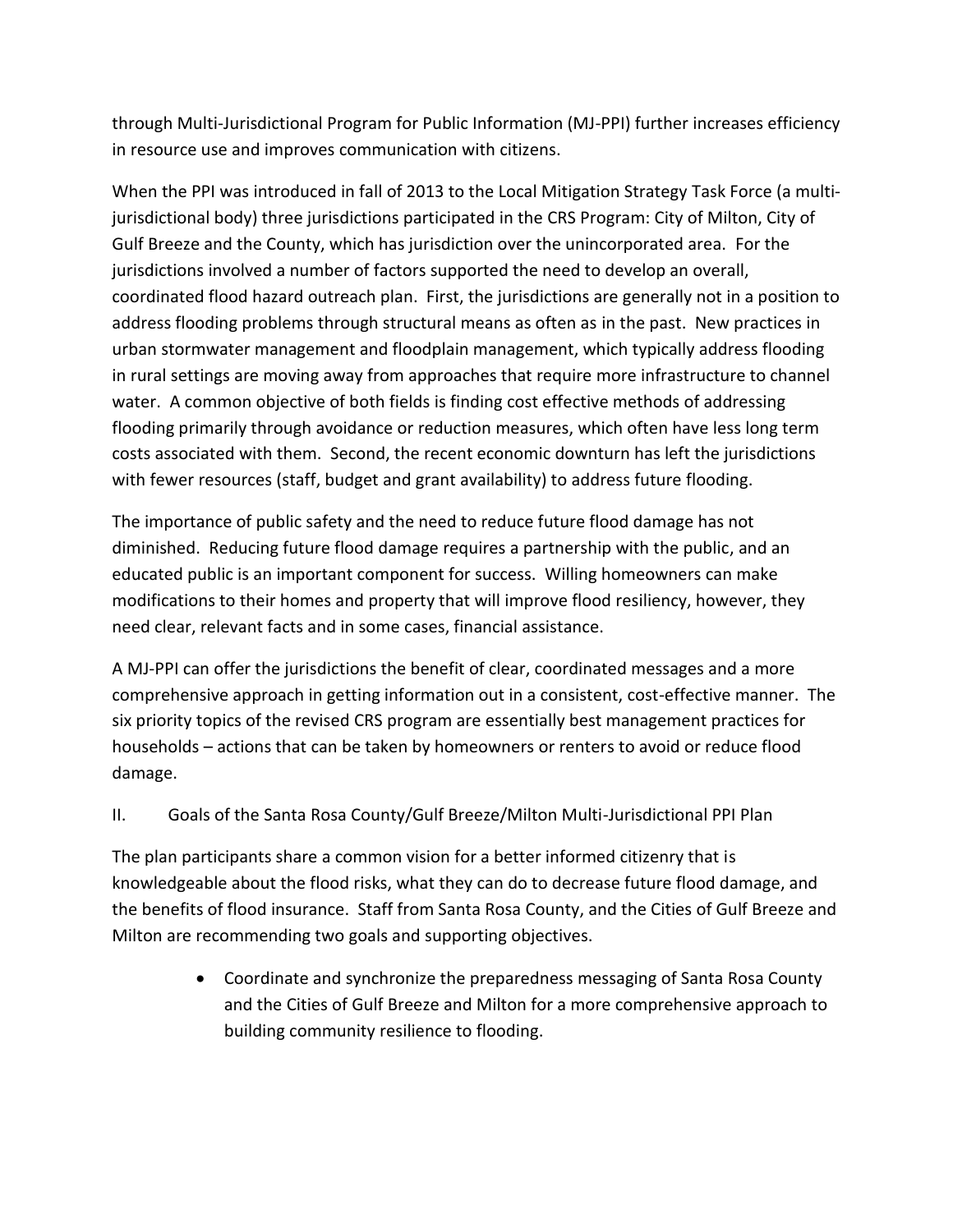- Cross-Jurisdictionally identify the most at risk and through the outreach materials and methods, encourage residents to adopt behaviors that improve flood hazard preparedness and decrease future flood damage.
- III. Multi-Jurisdictional Flood Mitigation Task Force (FMTF).

The Flood Mitigation Task Force was established in 2009, as an extension of the Local Mitigation Strategy Group, to develop a Multi-Jurisdictional Flood Mitigation Plan (Activity 510). The FMTF continues to meet regularly to maintain the Flood Mitigation Plan. This task force is an extension of the Local Mitigation Strategy group and in March of 2015 the Flood Mitigation Task Force undertook the process of developing a Multi-Jurisdictional Plan for Public Information which will meet the requirements of Activity 330.

The Task Force was established using the requirements of the CRS manual and consists of the following representatives:

| Karen Thornhill, CFM | Floodplain Manager                 | Santa Rosa County                     |
|----------------------|------------------------------------|---------------------------------------|
| Sheila Fitzgerald    | <b>Special Projects and Grants</b> | Santa Rosa County                     |
| Joy Tsubooka         | <b>Public Information Officer</b>  | Santa Rosa County                     |
| Stephen Furman       | <b>Public Works</b>                | Santa Rosa County                     |
| <b>Glenn Bailey</b>  | <b>Public Works</b>                | Santa Rosa County                     |
| Shawn Ward           | Planning and Zoning                | Santa Rosa County                     |
| Elizabeth Brumfield  | <b>GIS</b>                         | Santa Rosa County                     |
| <b>Tim Milstead</b>  | Planning                           | City of Milton                        |
| Randy Jorgenson      | Planning                           | City of Milton                        |
| <b>Curt Carver</b>   | Dept. City Manager                 | City of Gulf Breeze                   |
| Jim Cox              | Resident                           | City of Gulf Breeze                   |
| Lou Greene           | Resident                           | Navarre                               |
| Don Richards         | President                          | United Peninsula Association          |
| Cathi Schulz         | Insurance Agent & Resident         | Bearman Insurance                     |
| Ginny Cannon         | Resident                           | City of Milton                        |
| Earl Dean            | Resident                           | Holley by the Sea HOA                 |
| Courtney Winstead    | Resident                           | Santa Rosa County                     |
| Kyle Holley          | Resident                           | North End Tourism Development Council |
| Doug Lassater        | Resident                           | Milton- Bagdad Waterfronts            |
| Ken Cromer           |                                    | <b>American Red Cross</b>             |
| Morrell Holland      | <b>Stormwater Section</b>          | <b>FDEP</b>                           |
| <b>Trent Mathews</b> |                                    | USDA-NCRS/Blackwater SWCD             |
| Scott Kemp           | Resident and QAQC                  | Lockheed/Martin                       |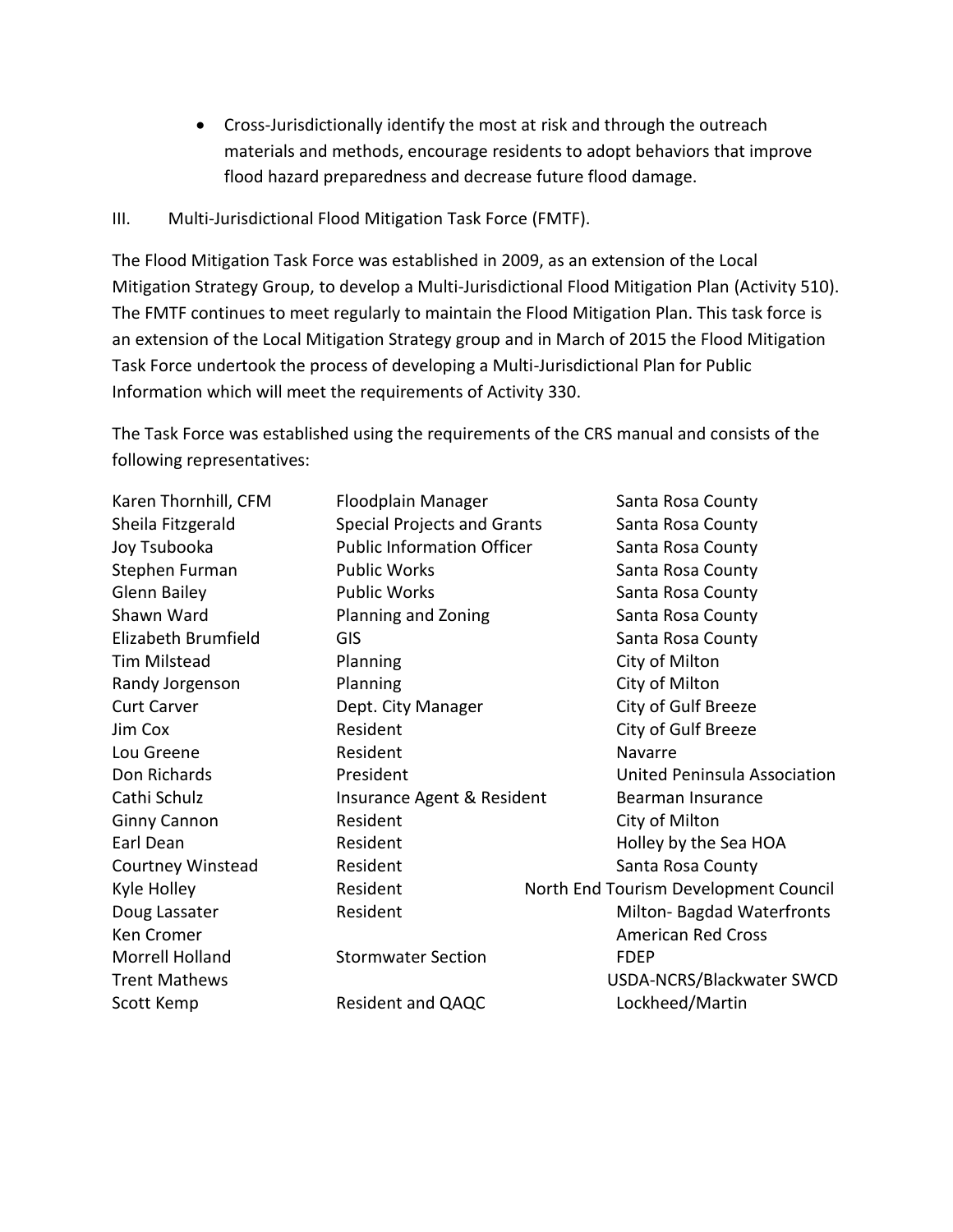The role of FMTF members was to assist in developing the MJ-PPI plan by providing feedback, from their perspective, on areas of their larger community that should be targeted for outreach, what type of message should be delivered and how often. FMTF members were also asked to share information on any efforts related to this work that have occurred or are occurring within their communities.

County staff developed the agendas and facilitated the FMTF meetings. Prior to setting each meeting date, an email request for attendance went out to ensure that the FMTF's efforts met the attendance requirements outlined in the new CRS manual.

The process of developing the MJ-PPI plan and the Flood Insurance Coverage credit in Activity 370, began with representatives from participating jurisdictions completing their respective CRS Community Self – Assessments and bringing the results to the first MJ-PPI task force meeting. That initial meeting was held on March 5, 2015 at the Public Services Building in the Development Services Media Room in Milton. The agenda followed the required elements in the CRS Manual for development of a PPI. This meeting presented the PPI and the Flood Insurance Assessment requirements to the FMTF. The CRS Community Self-Assessments were reviewed for each of the jurisdictions – agreement on the five target audiences the PPI plan would focus on are presented in the sections below. It was determined that monthly meetings would be held in order to facilitate the creation of the MJ-PPI, FIA and update the Flood Mitigation Plan.

The second meeting, held May 7, 2015, continued with the required elements of the CRS Manual specifically the development phase. During this meeting, members reviewed the six messages of the CRS Program and matched the topics to the five target audiences, developing specific messages. This work is detailed under the "Target Audiences" section below. The Task Force informally inventoried the current outreach projects and noted where they would fit into the PPI Plan or if they needed to be modified to better fit the plan. The discussion also included program development. Representatives from the jurisdictions and organizations discussed what actions they could take to deliver specific messages to target audiences. The outcome of this work is presented in Appendix 2: PPI Worksheet.

Based on the discussion during the second meeting, County staff assembled the first draft of the Santa Rosa County, City of Milton, and City of Gulf Breeze Multi-Jurisdictional Program for Public Information. The draft was first circulated to the cities to confirm and complete some facts. A revised copy was sent out to the entire FMTF. Suggestions for corrections and additions were solicited, compiled and then presented to the FMTF at the June  $4^{\text{th}}$  meeting for final approval. The PPI Plan was then submitted to the governing bodies of each jurisdiction for approval.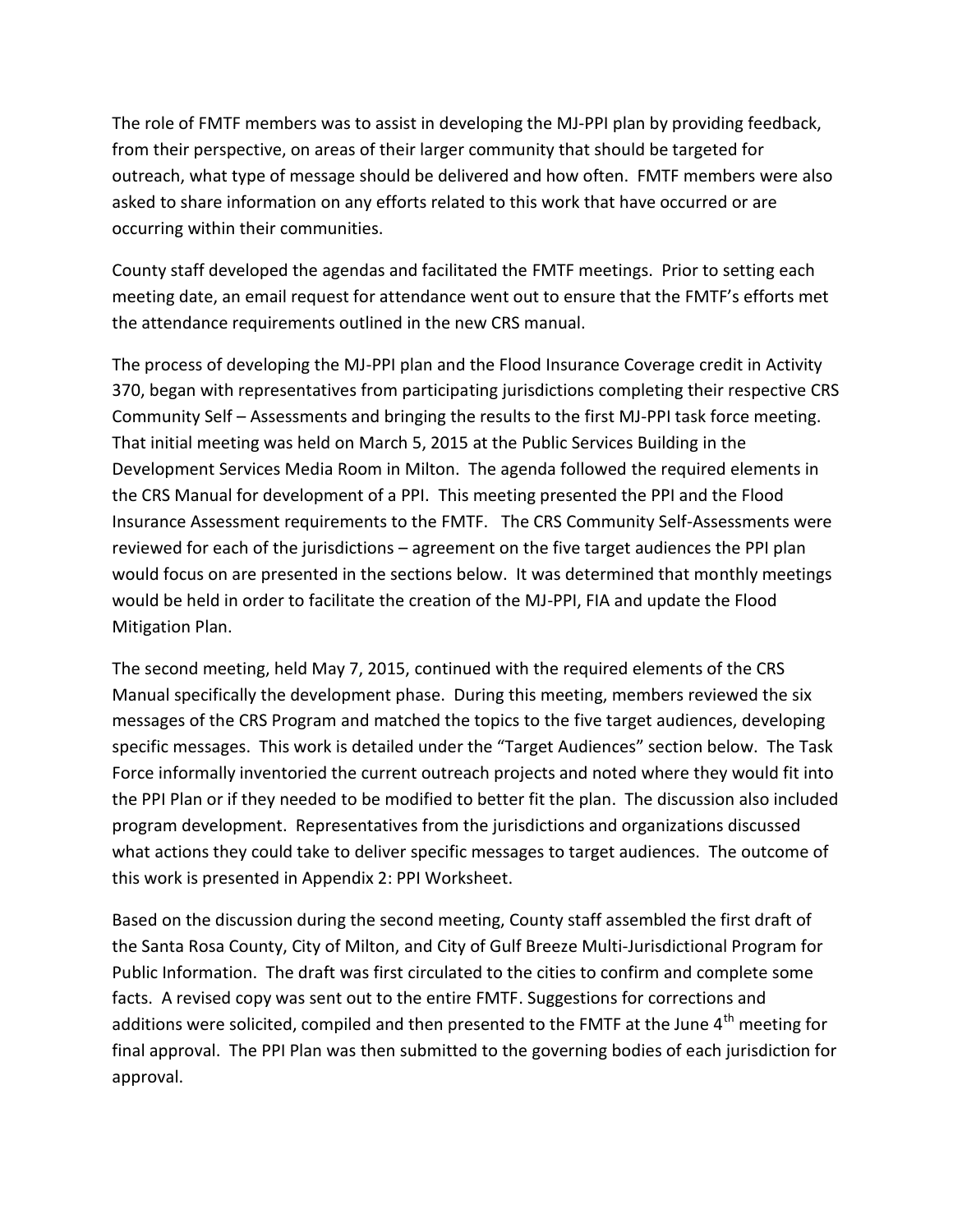IV. The Communities, and Highlights of their CRS Community Self Assessment

Santa Rosa County Unincorporated and the Cities of Milton and Gulf Breeze are vulnerable to most types of flooding. Over the years we have implemented stronger regulatory standards for construction. By maintaining and reevaluating which standards work and which need improvement and by improving communication between citizens and staff by emphazing the importance of flood insurance and mitigation of flood risks, we can become more flood resilient.

V. Flood Insurance Assessment for Santa Rosa County, City of Milton, City of Gulf Breeze

A flood insurance assessment (FIA) is an analysis of a community's level of flood insurance coverage that identifies where increased coverage would be beneficial. It is the first step toward developing a flood insurance coverage improvement plan in the community. This FIA is a Multi-Jurisdictional look at the overall flood insurance for Santa Rosa County, the City of Milton, and the City of Gulf Breeze.

i. Collect Flood Insurance Data

The flood insurance information was obtained from FEMA Region IV and summarizes the data on every issued policy in all the jurisdictions as of March 3, 2015. Please note that although the information has been collected that only generic totals will be used in this assessment. Property-specific policy information that includes policy holder addresses is protected under the Privacy Act of 1974 and cannot be shared with the public.

# ii. Determine Level of Flood Insurance Coverage

Using the flood insurance information obtained as referenced above; staff created the following tables used by the FMTF to determine the level of coverage and the locations to target for outreach.

|           | Policies in | <b>SFHA</b> | Total            | Premium     | Insurance in    | Average   |
|-----------|-------------|-------------|------------------|-------------|-----------------|-----------|
|           | Force       | buildings   | Number           |             | Force           | Coverage  |
|           |             |             | οf               |             |                 |           |
|           |             |             | <b>Buildings</b> |             |                 |           |
| A1-30 &   | 4,421       | 5813        | N/A              | \$2,006,042 | \$1,204,158,600 | \$272,372 |
| AE        |             |             |                  |             |                 |           |
| A Zone    | 42          | 195         | N/A              | \$32,148    | \$9,191,600     | \$218,847 |
| AO Zone   | 4           | 4           | N/A              | \$1,600     | \$1,284,200     | \$321,050 |
| $V1-30 &$ | 334         | 882         | N/A              | \$1,118,653 | \$90,000,900    | \$269,463 |
| VE        |             |             |                  |             |                 |           |
| B, C, X   | 7323        | 0           | 83290            | \$3,190,397 | \$2,167,473,600 | \$295,981 |

Santa Rosa County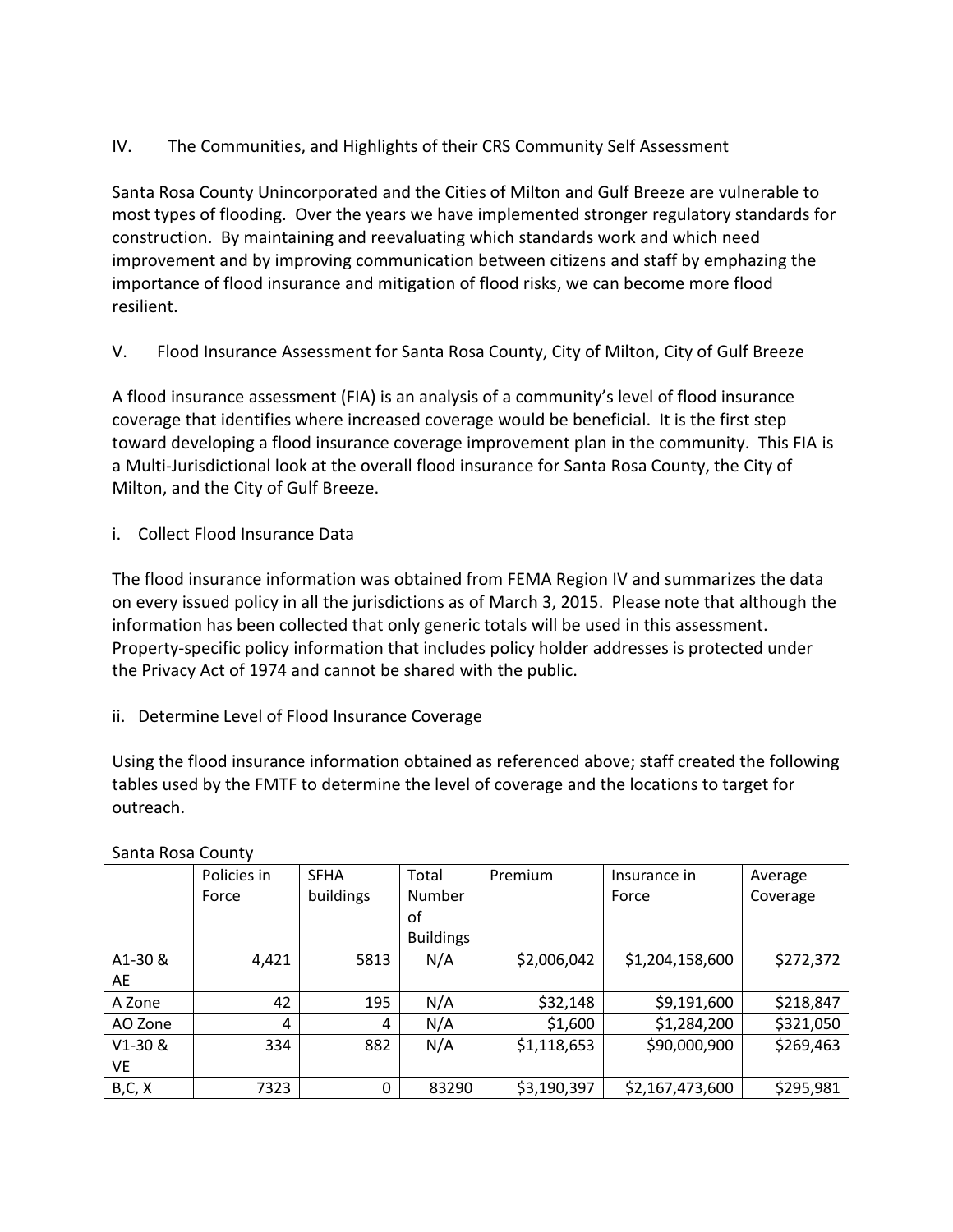| $\tau$ ota. | 12 <sub>4</sub><br>------ | 6890 | 90180 | \$6,348,840 | 108,900<br>ັ | $\sim$ $\sim$<br>786.385 |
|-------------|---------------------------|------|-------|-------------|--------------|--------------------------|
|             |                           |      |       |             |              |                          |

City of Milton

| A1-30 & AE | 55  | N/A | N/A | \$71,634  | \$15,042,200 | \$273,494 |
|------------|-----|-----|-----|-----------|--------------|-----------|
| A Zone     |     | N/A |     |           |              |           |
| AO Zone    |     | N/A |     |           |              |           |
| V1-30 & VE |     | N/A |     |           |              |           |
| B, C, X    | 112 | N/A | N/A | \$50,426  | \$26,973,800 | \$240,837 |
| Total      | 167 | N/A | N/A | \$122,060 | \$42,016,000 | \$251,592 |
|            |     |     |     |           |              |           |

#### City of Gulf Breeze

| A1-30 & AE | 242  | N/A | N/A | \$106,600 | \$60,767,200  | \$251,104 |
|------------|------|-----|-----|-----------|---------------|-----------|
| A Zone     |      | N/A |     | U         |               |           |
| AO Zone    |      | N/A |     |           |               |           |
| V1-30 & VE | 48   | N/A | N/A | \$231,697 | \$13,318,000  | \$277,458 |
| B, C, X    | 786  | N/A | N/A | \$361,181 | \$235,574,500 | \$299,713 |
| Total      | 1076 | N/A | N/A | \$699,478 | \$309,659,700 | \$287,787 |
|            |      |     |     |           |               |           |

\*\*NOTE: Tables will be updated as data becomes available.

Conclusions and Recommendations

#### Santa Rosa County

Conclusion: The numbers of policies for structures in the VE Zones are less than half the level of insurable buildings.

- Recommendation: An effort should be made to inform citizens in the VE Zone about the advantages of having a flood insurance policy.
- Recommendation: Reach out to renters and inform them of contents coverage availability.

Conclusion: The numbers of flood insurance policies in the B, C or X zones are very low.

- Recommendation: An effort should be made to inform property owners about the potential flood hazard and that homeowners insurance does not cover flooding damages.
- Recommendation: Reach out to renters and inform them of contents coverage availability.

Conclusion: The numbers of policies in the A, AE Zones are relatively low.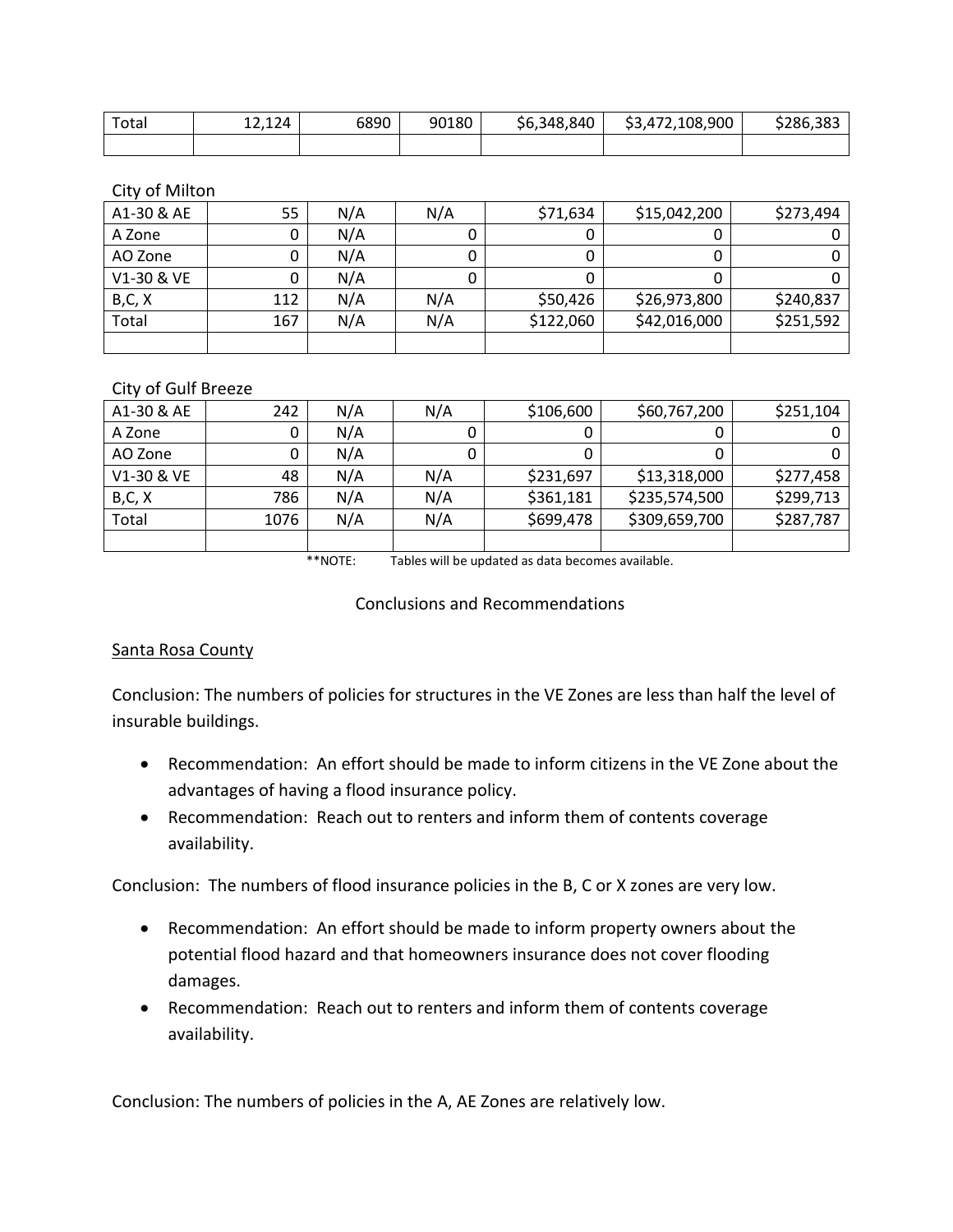- Recommendation: An effort should be made to encourage policy holders to maintain their flood insurance.
- Recommendation: An effort should be made to inform property owners who do not have flood insurance due to various reasons, to purchase flood insurance.
- Recommendation: Reach out to renters and inform them of contents coverage availability.

# City of Milton

Conclusion: There are no VE Zones within the jurisdiction of the City of Milton. Therefore, there are no recommendations for this zone.

Conclusion: The numbers of flood insurance policies in the B, C or X zones are very low.

- Recommendation: An effort should be made to inform property owners about the potential flood hazard and that homeowners insurance does not cover flooding damages.
- Recommendation: Reach out to renters and inform them of contents coverage availability.

Conclusion: The numbers of policies in the A, AE Zones are relatively low, most are not covered by flood insurance.

- Recommendation: An effort should be made to encourage policy holders to maintain their flood insurance.
- Recommendation: An effort should be made to inform property owners who do not have flood insurance due to various reasons, to purchase flood insurance.
- Recommendation: Reach out to renters and inform them of contents coverage availability.

# City of Gulf Breeze

Conclusion: The numbers of policies for structures in the VE Zones are less than half the level of insurable buildings.

- Recommendation: An effort should be made to inform citizens in the VE Zone about the advantages of having a flood insurance policy.
- Recommendation: Reach out to renters and inform them of contents coverage availability.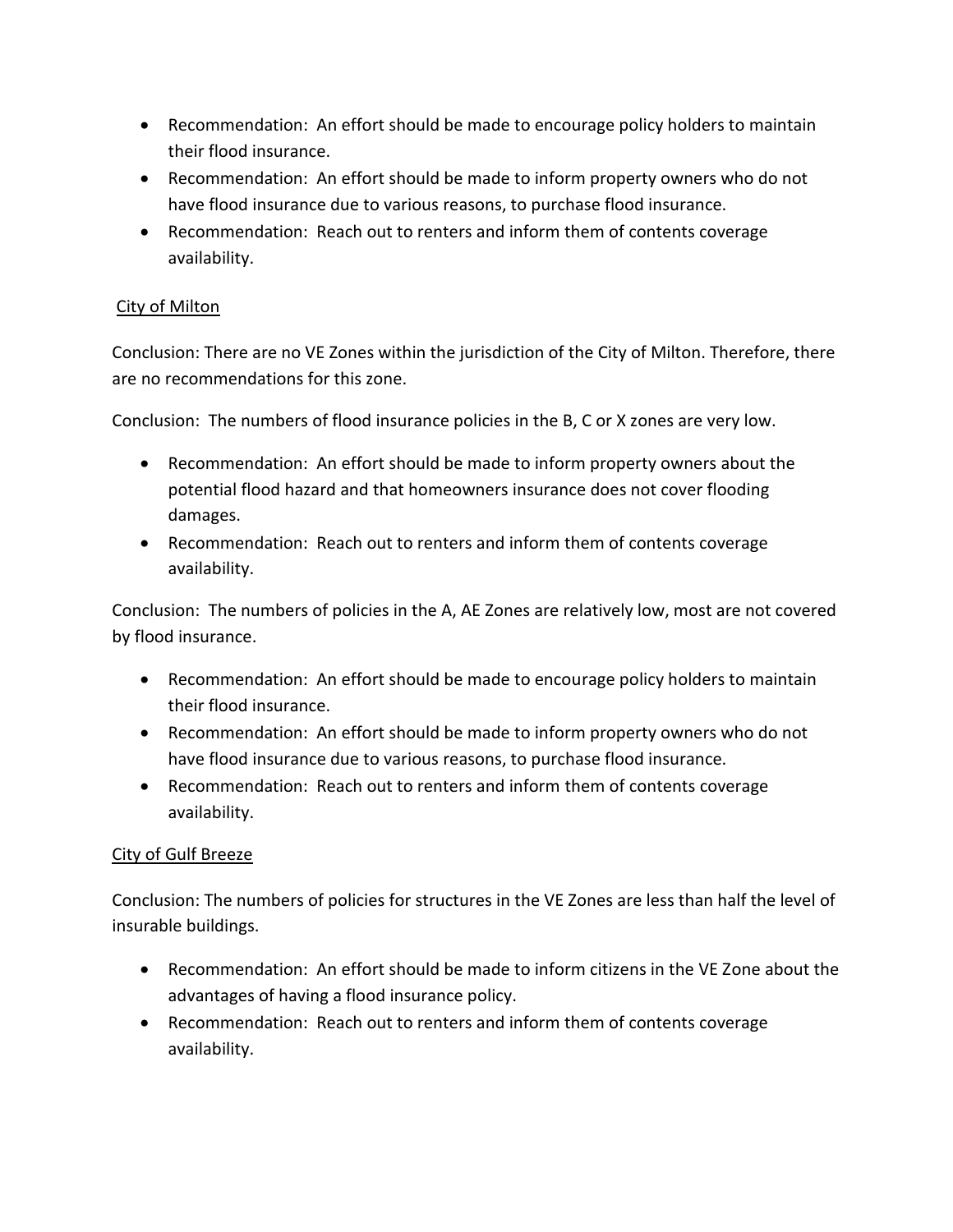Conclusion: The numbers of flood insurance policies in the B, C or X zones are moderate in relation to the total number of buildings.

- Recommendation: An effort should be made to inform property owners about the potential flood hazard and that homeowners insurance does not cover flooding damages.
- Recommendation: Reach out to renters and inform them of contents coverage availability.

Conclusion: The numbers of policies in the A, AE Zones are relatively low, most are not covered by flood insurance.

- Recommendation: An effort should be made to encourage policy holders to maintain their flood insurance.
- Recommendation: An effort should be made to inform property owners who do not have flood insurance due to various reasons, to purchase flood insurance.
- Recommendation: Reach out to renters and inform them of contents coverage availability.

# Summary

According to the data compiled approximately 75% of all Santa Rosa County buildings (including the Cities) in the A, AE zones are covered by flood insurance. In the VE Zone approximately 35% are insured. In the non-special flood hazard areas only 9% are insured.

Education of the target audiences regarding flood insurance availability is essential to flood resilience in the future.

Plan shall be sent to the FEMA Regional Insurance Specialist for review.

# VI. Target Audiences

After consideration of the Community Assessment results and the Flood Insurance Assessment the FMTF agreed upon five key target audiences that would benefit most from public information outreach:

Prospective Buyers-through education of realtors and insurance agents Repetitive Loss Area Residents Potential Flood Insurance Policy Holders Floodplain Residents The Community at Large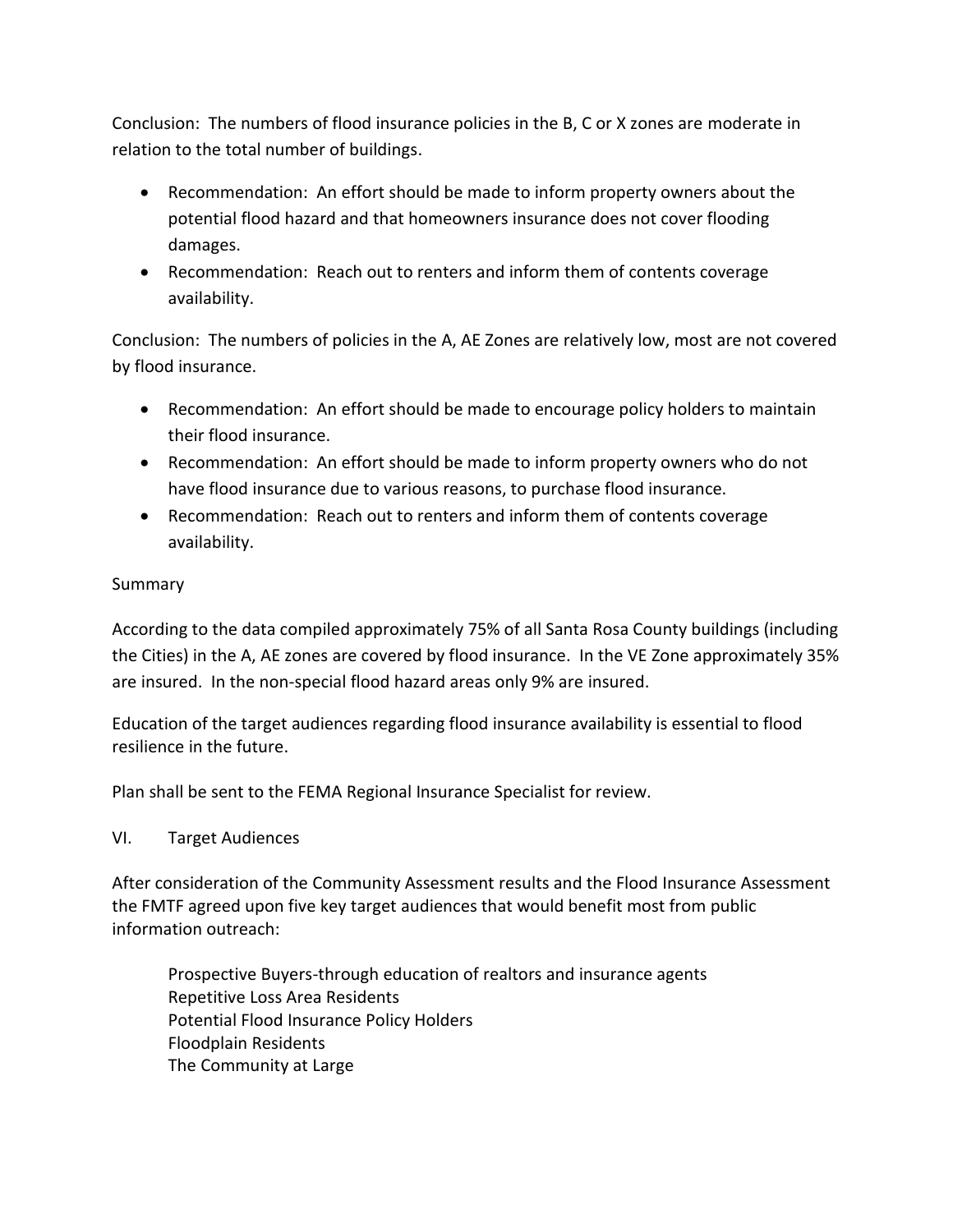#### VII. Other Public Information Efforts

As noted above, the purpose of the PPI is to build community resilience to flooding by influencing residents to adopt behaviors to improve flood hazard preparedness and decrease future flood damages.

The FMTF developed the MJ-PPI plan beginning by inventorying the current outreach projects that supported the goal and CRS messages. These would supplement the project list, which would also incorporate new approaches to delivering priority messages.

| Table 1: Other Public Information Efforts |                                       |                                   |  |  |  |  |  |
|-------------------------------------------|---------------------------------------|-----------------------------------|--|--|--|--|--|
| Jurisdiction<br>Project<br>Message        |                                       |                                   |  |  |  |  |  |
| Santa Rosa County                         | <b>Annual Repetitive Loss Mailing</b> | Flood Insurance, Property         |  |  |  |  |  |
|                                           |                                       | Protection                        |  |  |  |  |  |
|                                           | Disaster Guide - Grant by FDEM        | Flood Preparedness, Flood         |  |  |  |  |  |
|                                           |                                       | insurance, recovery, safety,      |  |  |  |  |  |
|                                           |                                       | Flood maps, mitigation            |  |  |  |  |  |
|                                           |                                       | measures, grants, warning.        |  |  |  |  |  |
|                                           | <b>Flood Information Website</b>      | Flood Preparedness, Flood         |  |  |  |  |  |
|                                           |                                       | insurance, recovery, safety,      |  |  |  |  |  |
|                                           |                                       | Flood maps, mitigation            |  |  |  |  |  |
|                                           |                                       | measures, grants, warning.        |  |  |  |  |  |
|                                           | <b>Flood Safety Awareness Week</b>    | Flood Preparedness, Flood         |  |  |  |  |  |
|                                           |                                       | Insurance, Mitigation, Flood Risk |  |  |  |  |  |
|                                           |                                       | Awareness                         |  |  |  |  |  |
|                                           | High Water Mark Initiative            | <b>Flood Risk Awareness</b>       |  |  |  |  |  |
|                                           | <b>SAFER Expo</b>                     | Flood preparedness, safety,       |  |  |  |  |  |
|                                           |                                       | maps, insurance, mitigation,      |  |  |  |  |  |
|                                           |                                       | grants, recovery, elevation       |  |  |  |  |  |
|                                           |                                       | certificates                      |  |  |  |  |  |
|                                           | <b>Yellow Pages</b>                   | Flood risk awareness, safety,     |  |  |  |  |  |
|                                           |                                       | mitigation, maps, elevation       |  |  |  |  |  |
|                                           |                                       | certificates                      |  |  |  |  |  |
|                                           | Tweets, News Releases, Media          | Various                           |  |  |  |  |  |
|                                           | Blasts, Facebook                      |                                   |  |  |  |  |  |
| Home Depot                                | <b>Health and Safety Day</b>          | Flood risk awareness, safety,     |  |  |  |  |  |
|                                           |                                       | construction in a SFHA            |  |  |  |  |  |
|                                           |                                       |                                   |  |  |  |  |  |
| City of Milton                            | <b>Annual Repetitive Loss Mailing</b> | Flood Insurance, Property         |  |  |  |  |  |
|                                           |                                       | Protection                        |  |  |  |  |  |
|                                           | High Water Mark Initiative            | <b>Flood Risk Awareness</b>       |  |  |  |  |  |
|                                           | <b>Yellow Pages</b>                   | Flood risk awareness, safety,     |  |  |  |  |  |
|                                           |                                       | mitigation, maps, elevation       |  |  |  |  |  |
|                                           |                                       | certificates                      |  |  |  |  |  |
| Home Depot                                | Health and Safety Day                 | Flood risk awareness, safety,     |  |  |  |  |  |
|                                           |                                       | construction in a SFHA            |  |  |  |  |  |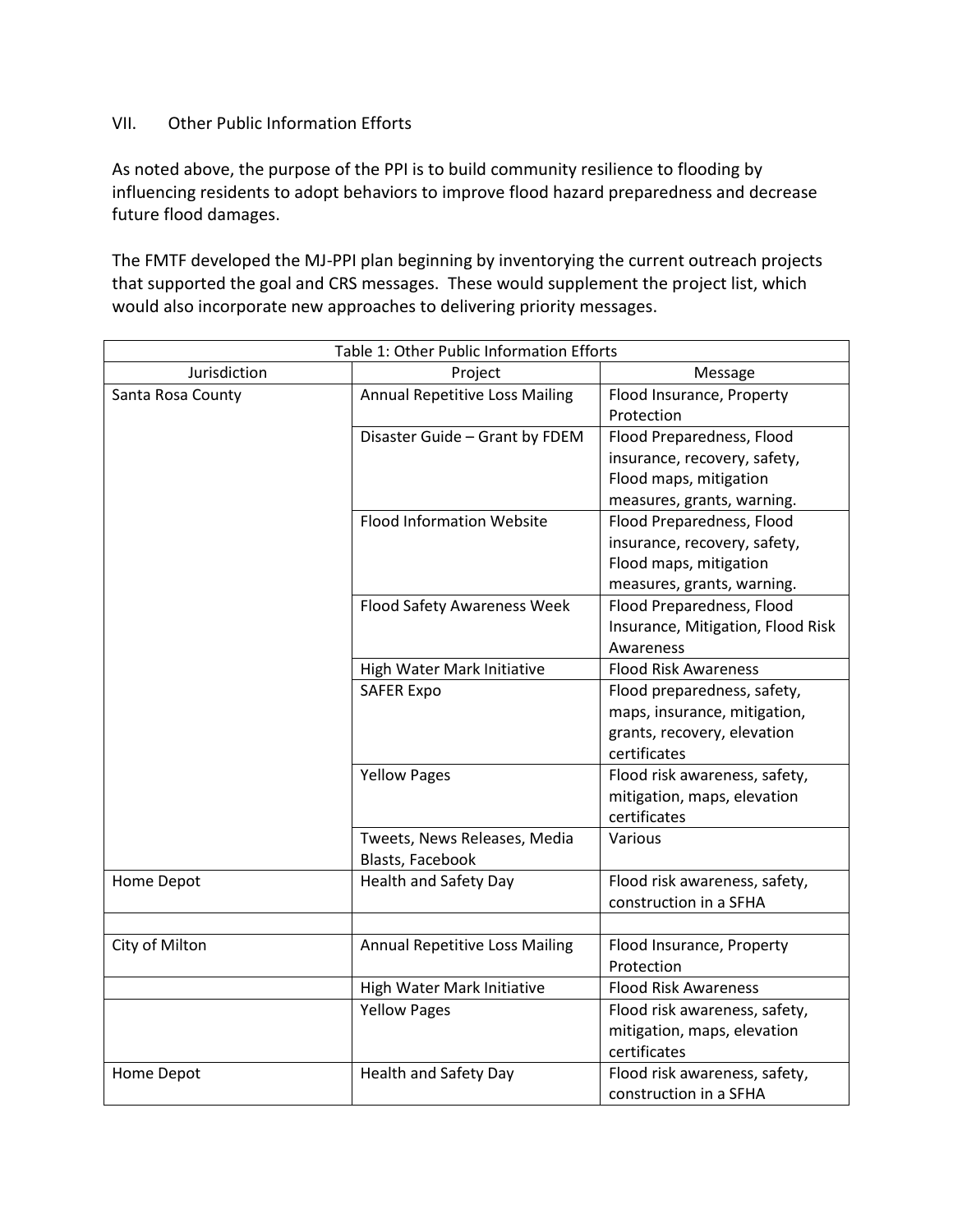|                     | <b>SAFER Expo</b>                     | Flood preparedness, safety,   |
|---------------------|---------------------------------------|-------------------------------|
|                     |                                       | maps, insurance, mitigation,  |
|                     |                                       | grants, recovery, elevation   |
|                     |                                       | certificates                  |
| City of Gulf Breeze | <b>Annual Repetitive Loss Mailing</b> | Flood Insurance, Property     |
|                     |                                       | Protection                    |
|                     | High Water Mark Initiative            | <b>Flood Risk Awareness</b>   |
|                     | <b>Yellow Pages</b>                   | Flood risk awareness, safety, |
|                     |                                       | mitigation, maps, elevation   |
|                     |                                       | certificates                  |
| Home Depot          | <b>Health and Safety Day</b>          | Flood risk awareness, safety, |
|                     |                                       | construction in a SFHA        |
|                     | <b>SAFER Expo</b>                     | Flood preparedness, safety,   |
|                     |                                       | maps, insurance, mitigation,  |
|                     |                                       | grants, recovery, elevation   |
|                     |                                       | certificates                  |

# VIII. Communication Strategy, Projects and Initiatives

The focus of the MJ-PPI plan is to encourage flood preparedness best practices for the following key audiences:

- Prospective Buyers-through education of realtors and insurance agents
- Repetitive Loss Area Residents
- Potential Flood Insurance Policy Holders
- Floodplain Residents
- The community at large

The FMTF selected six key messages that need to be disseminated to the audiences. These six are the same as the six priority messages for the CRS.

- Know your flood hazard
- Insure your property for your flood hazard
- Protect people from the flood hazard
- Protect your property from the flood hazard
- Build responsibly
- Protect Natural floodplain functions

The overall strategy is to make information more readily available to the target audiences in a manner that will equip and encourage these audiences to adopt behaviors to improve preparedness and decrease future flood damages. The PPI Worksheet (Appendix A) provides a comprehensive list of the program elements, which include various public information pieces, and information package covering all aspects of flood recovery, website enhancements, and neighborhood meetings.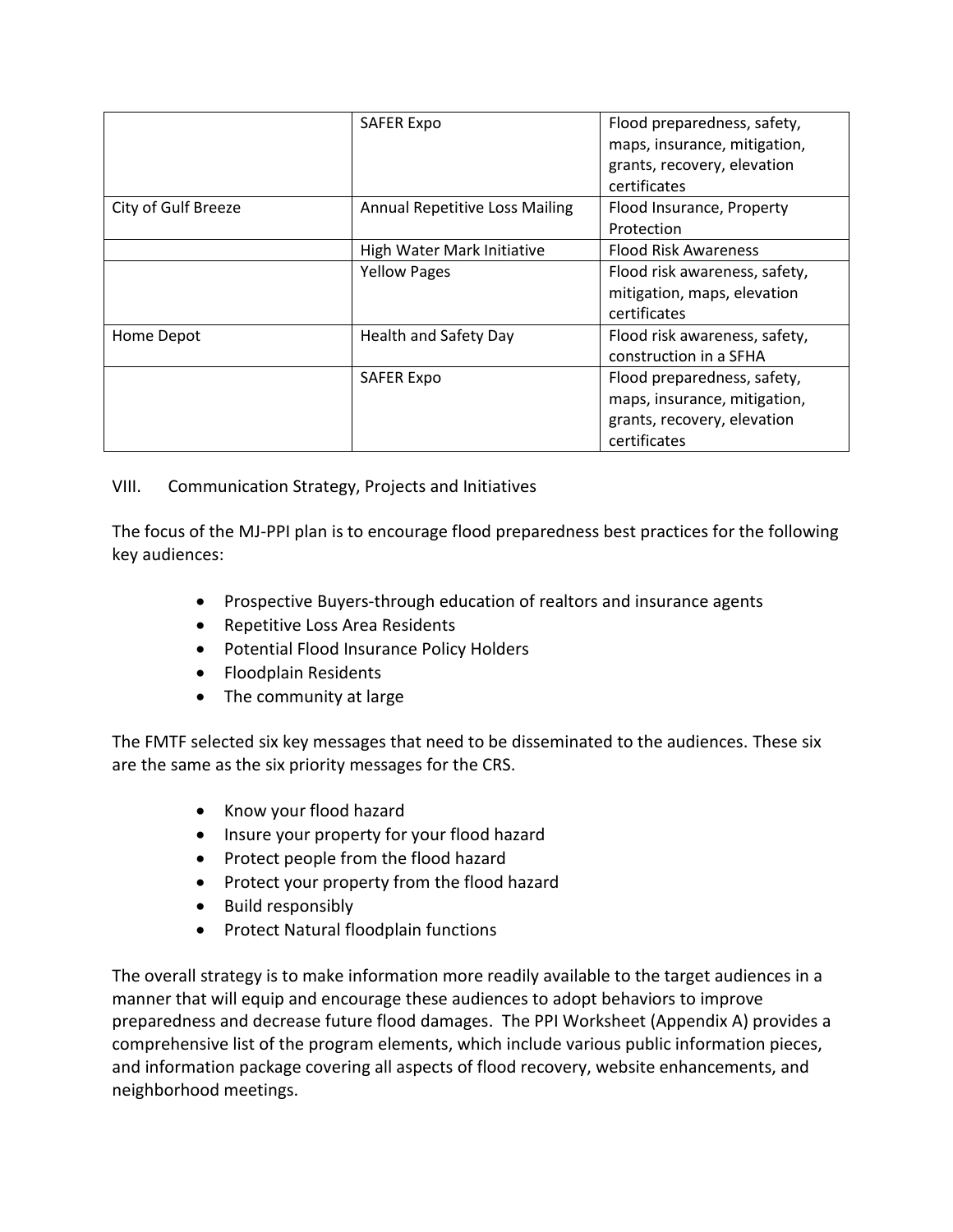Some new proposed projects, developed through discussions at the meetings, are highlighted below:

- Add flyers regarding flood risk and flood insurance to the housing office at the Military Bases to assist incoming military personnel to find out about flood insurance, the hazard and who to contact for more information.
- Add flyers regarding flood risk and flood insurance to the Economic Development Offices, Chamber of Commerce Offices and to the kiosks in the County BOCC offices and City Halls.
- Update the websites and including more social media outreach (Facebook, Twitter, etc)
- Add outreach materials to Utility Bills
- IX. Annual Evaluation

The Flood Mitigation Task Force will meet at least once a year, to evaluate the plan and incorporate any needed revisions. The evaluation will cover:

- A review of the projects that were completed
- Progress toward the desired outcomes
- Recommendation regarding projects not completed
- Changes in the target audiences or projects

The jurisdictions should refresh their CRS Community Self Assessment at least once every two years, and bring the results to the Annual Evaluation. The County will coordinate and facilitate this meeting, and afterward, provide a summary and updated PPI worksheet reflecting the FMTF's decisions.

An annual report of the evaluation of the plan will be submitted to the Santa Rosa County Board of County Commissioners and the City Council of the City of Milton and Gulf Breeze. Typically, this is submitted between July and August each year, prior to the CRS recertification in October.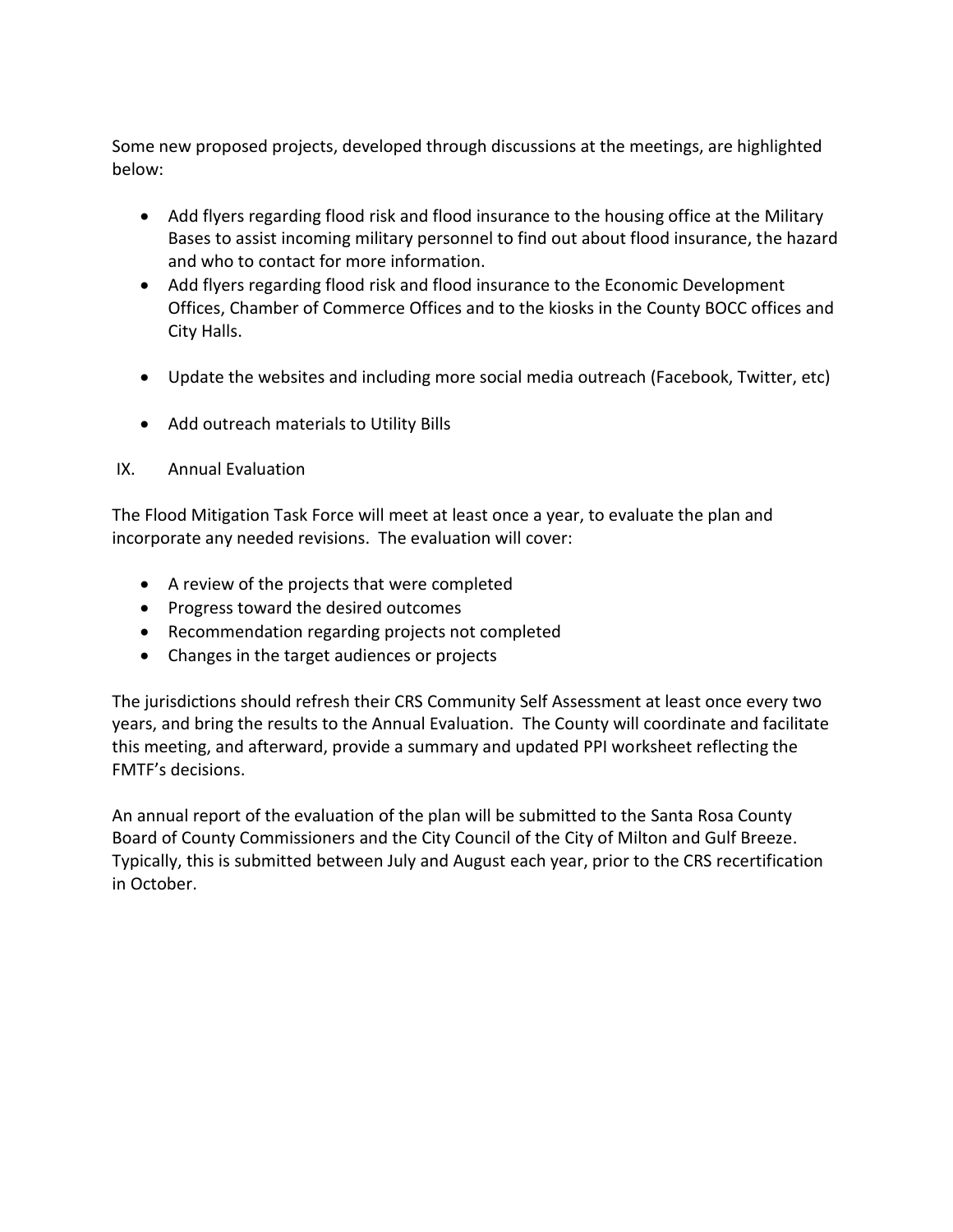# X. Plan Adoption

This document will become effective upon approval by the Santa Rosa Board of County Commissioners, the Milton City Council and the Gulf Breeze City Council.

Approval dates and governing bodies are as follows:

| Governing Body                                  | Date Approved |
|-------------------------------------------------|---------------|
| Santa Rosa County Board of County Commissioners | 7/23/2015     |
| (Agenda from BOCC Meeting attached)             |               |
| <b>Milton City Council</b>                      | 1/1/1111      |
| <b>Gulf Breeze City Council</b>                 | 1/1/1111      |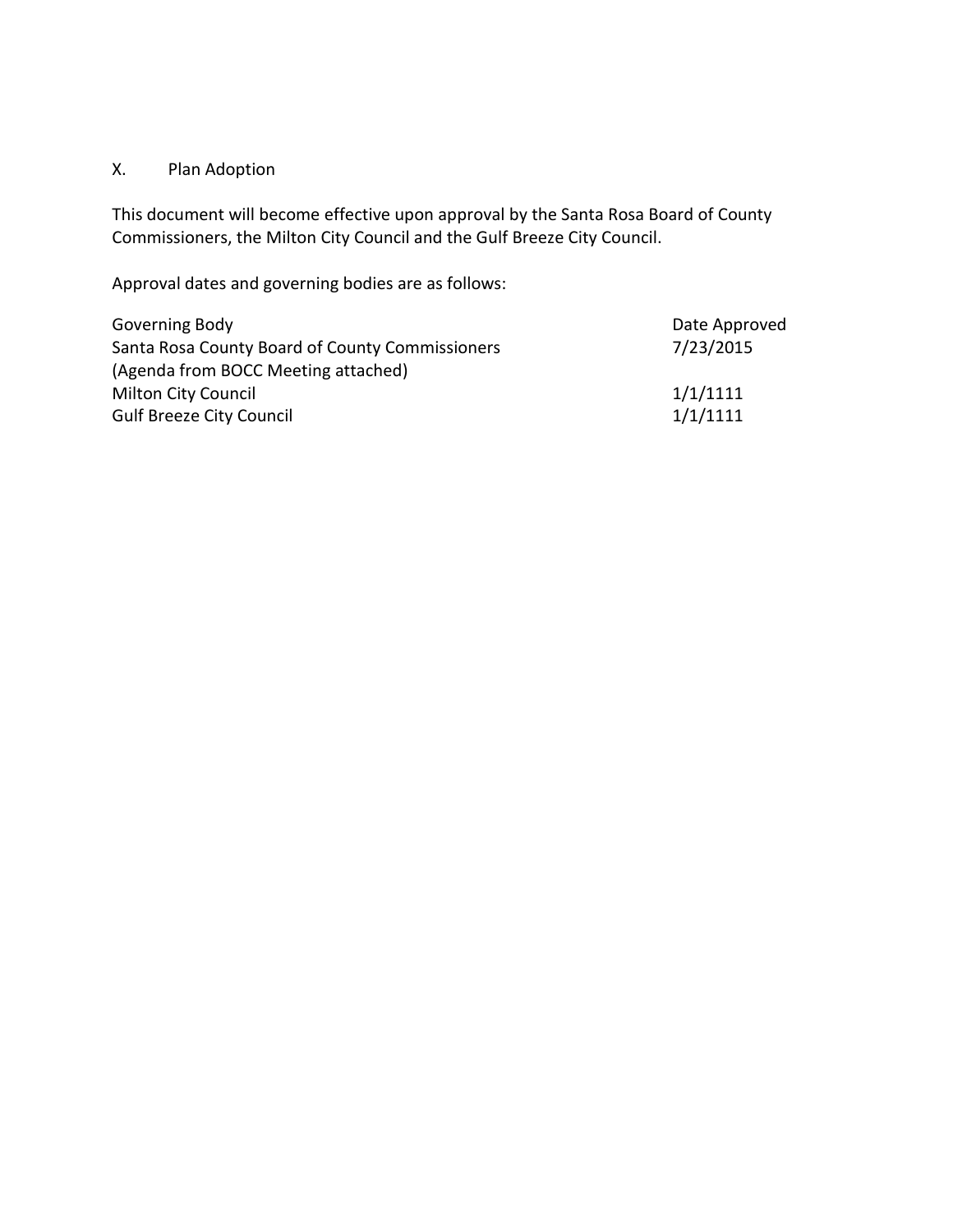| Target        | Message       | Outcome       | Project(s) proposed to support the messages    | Assignment   | Proposed | Stakeholder | <b>CRS</b> |
|---------------|---------------|---------------|------------------------------------------------|--------------|----------|-------------|------------|
| Audience      |               |               |                                                |              | Schedule |             | Community  |
| #1            | Topic # $1$ : | <b>Better</b> | <b>SAFER EXPO</b>                              | Karen        | Annually |             | 120274     |
| Prospective   | Know your     | informed      |                                                | Thornhill,   |          |             | 120275     |
| <b>Buyers</b> | flood hazard  | public        |                                                | Dan Hahn,    |          |             | 120276     |
| #2            | Topic #2:     | leading to    |                                                | Navarre      |          |             |            |
| Repetitive    | Insure your   | more          |                                                | <b>CERT</b>  |          |             |            |
| Loss Area     | property for  | insurance     |                                                |              |          |             |            |
| Residents     | your flood    | policies,     |                                                |              |          |             |            |
| #3            | hazard        | better        |                                                |              |          |             |            |
| Potential     | Topic #3:     | resiliency    |                                                |              |          |             |            |
| Flood         | Protect       | in flood      |                                                |              |          |             |            |
| Insurance     | people from   | events,       |                                                |              |          |             |            |
| Policy        | the flood     | less losses.  |                                                |              |          |             |            |
| Holders       | hazard        |               |                                                |              |          |             |            |
| #4            | Topic #4:     |               |                                                |              |          |             |            |
| Floodplain    | Protect your  |               |                                                |              |          |             |            |
| Residents     | property      |               |                                                |              |          |             |            |
| #5            | from the      |               |                                                |              |          |             |            |
| Community     | flood hazard  |               |                                                |              |          |             |            |
| @ Large       | Topic #5:     |               |                                                |              |          |             |            |
|               | <b>Build</b>  |               |                                                |              |          |             |            |
|               | Responsibly   |               |                                                |              |          |             |            |
|               | Topic #6:     |               |                                                |              |          |             |            |
|               | Protect       |               |                                                |              |          |             |            |
|               | Natural       |               |                                                |              |          |             |            |
|               | Floodplain    |               |                                                |              |          |             |            |
|               | functions     |               |                                                |              |          |             |            |
| #2, 3, 4      | # 1, 2, 3, 4  | More          | Annual Repetitive Loss Mailings ** Investigate | Karen        | Annually |             | 120274     |
|               |               | flood         | the possibility of including this information  | Thornhill,   |          |             | 120275     |
|               |               | insurance     | into the Trim Notices. Investigate possibility | City of      |          |             | 120276     |
|               |               | policies,     | of using postcards for mail outs.              | Milton, City |          |             |            |
|               |               | less losses   |                                                | of Gulf      |          |             |            |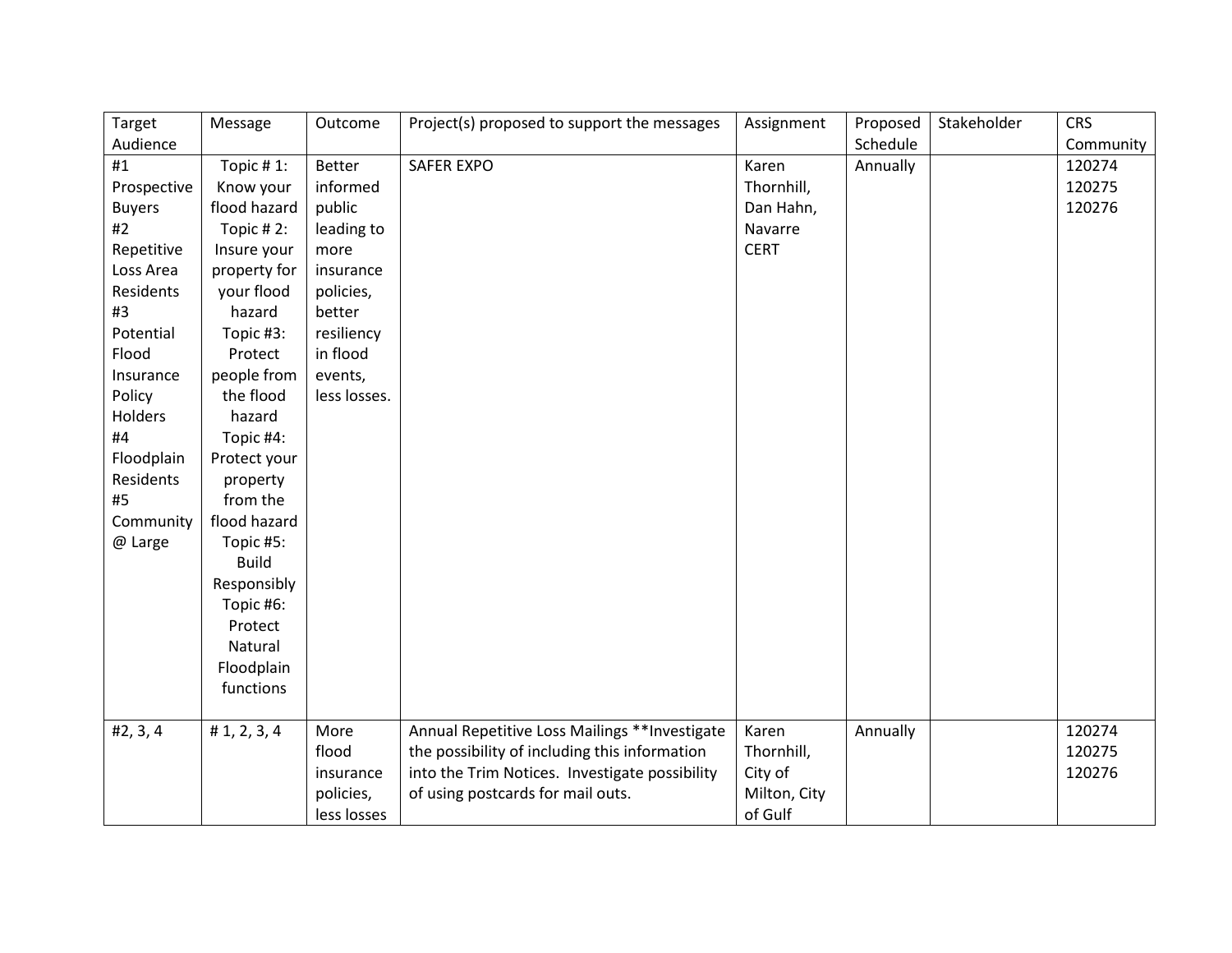|              |                      |                                      |                                                                                           | <b>Breeze</b>       |          |             |        |
|--------------|----------------------|--------------------------------------|-------------------------------------------------------------------------------------------|---------------------|----------|-------------|--------|
| #5           | #1, 2, 3, 4,<br>5, 6 | <b>Better</b><br>prepared<br>public, | Disaster Guide-                                                                           | <b>SRC DEM</b>      | Annually | DHS funded  | 120274 |
|              |                      | more                                 |                                                                                           |                     |          |             |        |
|              |                      | insurance                            |                                                                                           |                     |          |             |        |
|              |                      | policies,                            |                                                                                           |                     |          |             |        |
|              |                      | less risk                            |                                                                                           |                     |          |             |        |
|              |                      | Better                               |                                                                                           |                     |          |             |        |
| #1, 2, 3, 4, | #1, 2, 3, 4,         | informed                             | Websites                                                                                  | GIS                 | As       |             | 120274 |
| 5            | 5, 6                 | public                               | (SRC-http://www.santarosa.fl.gov/                                                         | Departments         | needed   |             | 120275 |
|              |                      | leading to<br>more                   | developmentservices/floodmanagement.cfm)<br>Post flyers, and other documents covering all | of SRC/Cities       |          |             | 120276 |
|              |                      | insurance                            | six topics and links to other local sites,                                                |                     |          |             |        |
|              |                      | policies,                            | floodsmart.gov, State DEM, FEMA and other                                                 |                     |          |             |        |
|              |                      | better                               | pertinent websites. Update at least 1 time                                                |                     |          |             |        |
|              |                      | resiliency                           | per year - more frequently as needed.                                                     |                     |          |             |        |
|              |                      | in flood                             | Stream Dumping shall be on both the flood                                                 |                     |          |             |        |
|              |                      | events,                              | web page and the Road and Bridge Web                                                      |                     |          |             |        |
|              |                      | less losses.                         | page.                                                                                     |                     |          |             |        |
|              | #1, 2                | <b>Better</b>                        | High Water mark Initiative                                                                | <b>Public Works</b> | On Going | DHS funded  | 120274 |
| #1, 2, 3, 4, |                      | informed                             |                                                                                           | Departments         |          |             | 120275 |
| 5            |                      | public                               |                                                                                           |                     |          |             | 120276 |
|              |                      | leading to                           |                                                                                           |                     |          |             |        |
|              |                      | more                                 |                                                                                           |                     |          |             |        |
|              |                      | insurance                            |                                                                                           |                     |          |             |        |
|              |                      | policies,                            |                                                                                           |                     |          |             |        |
|              |                      | better                               |                                                                                           |                     |          |             |        |
|              |                      | resiliency                           |                                                                                           |                     |          |             |        |
|              |                      | in flood                             |                                                                                           |                     |          |             |        |
|              |                      | events,                              |                                                                                           |                     |          |             |        |
|              |                      | less losses.                         |                                                                                           |                     |          |             |        |
|              | #1, 2, 3, 4,         | Better                               | Flood Safety Awareness Week - in                                                          | Karen               | Annually | <b>NOAA</b> | 120274 |
| #1, 2, 3, 4, | 5, 6                 | informed                             | coordination with the National Flood Safety                                               | Thornhill,          |          |             | 120275 |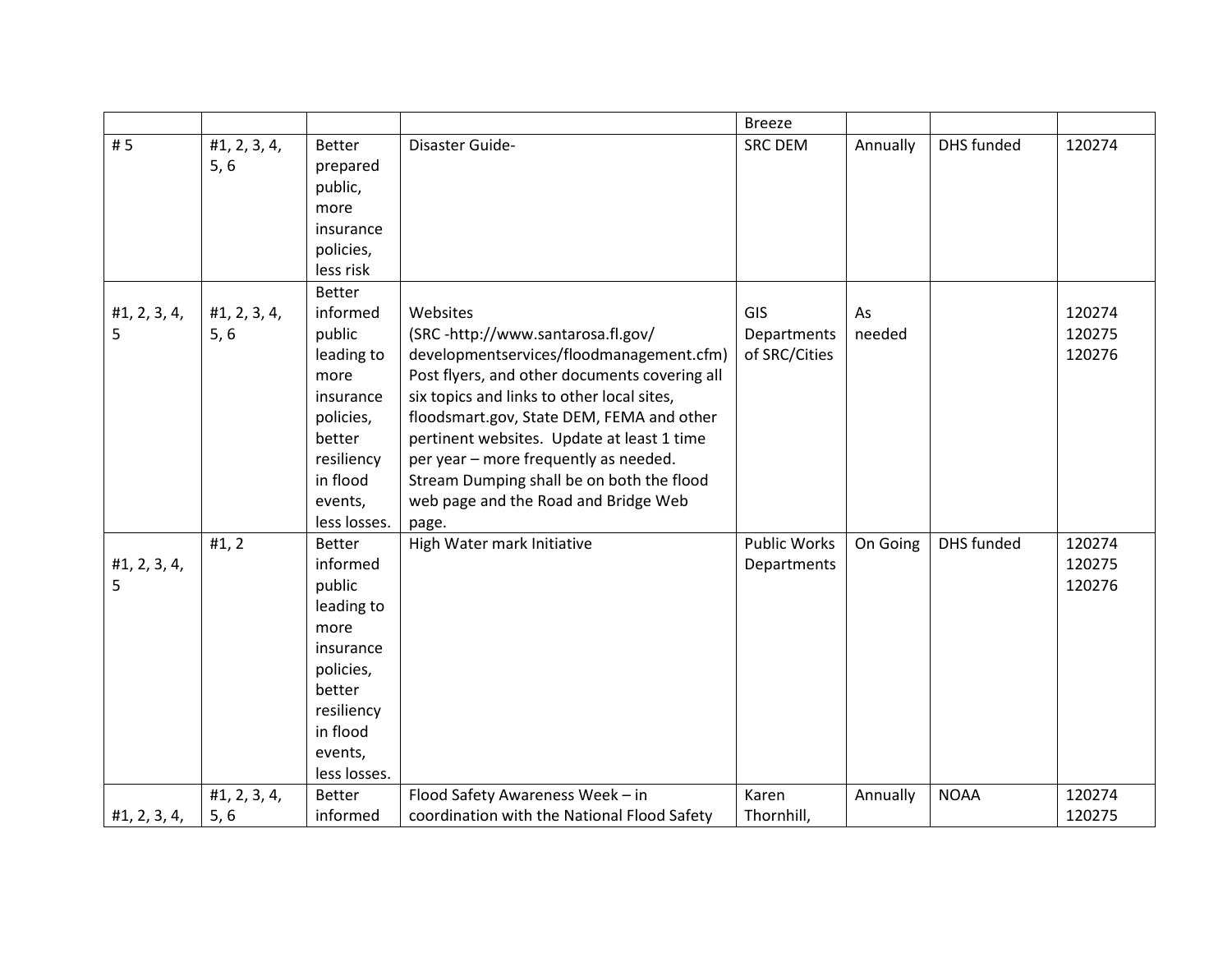| 5            |              | public                 | Awareness Week done by NOAA                    | City of       |          |               | 120276 |
|--------------|--------------|------------------------|------------------------------------------------|---------------|----------|---------------|--------|
|              |              | leading to             |                                                | Milton, City  |          |               |        |
|              |              | more                   |                                                | of Gulf       |          |               |        |
|              |              | insurance              |                                                | <b>Breeze</b> |          |               |        |
|              |              | policies,              |                                                |               |          |               |        |
|              |              |                        |                                                |               |          |               |        |
|              |              | better                 |                                                |               |          |               |        |
|              |              | resiliency<br>in flood |                                                |               |          |               |        |
|              |              | events,                |                                                |               |          |               |        |
|              |              | less losses.           |                                                |               |          |               |        |
|              |              | <b>Better</b>          |                                                | PIO           |          | Bellsouth     | 120274 |
| #1, 2, 3, 4, | #1, 2, 3, 4, |                        | Yellow Pages- Updated Annually and is now      |               | Annually |               |        |
| 5            | 5, 6         | informed               | on the web as well as in print. This will have |               |          |               | 120275 |
|              |              | public                 | stream dumping regulations included in it.     |               |          |               | 120276 |
|              |              | leading to             |                                                |               |          |               |        |
|              |              | more                   |                                                |               |          |               |        |
|              |              | insurance              |                                                |               |          |               |        |
|              |              | policies,              |                                                |               |          |               |        |
|              |              | better                 |                                                |               |          |               |        |
|              |              | resiliency             |                                                |               |          |               |        |
|              |              | in flood               |                                                |               |          |               |        |
|              |              | events,                |                                                |               |          |               |        |
|              |              | less losses.           |                                                |               |          |               |        |
| #1, 2, 3, 4, | #1, 2, 3, 4, | More                   | Social Media, (News releases, Media Blasts,    | Various staff | OnGoing  | Holley by the | 120274 |
| 5            | 5, 6         | views,                 | Email, Tweets, Facebook) - more social         | and citizen   | Updated  | Sea HOA,      | 120275 |
|              |              | hits,                  | media is needed. Most everyone carries a       | organizations | and      | United        | 120276 |
|              |              | follows                | smart phone now.                               |               | released | Pennisula     |        |
|              |              | Leading to             |                                                |               | as       | Association,  |        |
|              |              | increased              |                                                |               | needed   | Navarre Board |        |
|              |              | awareness              |                                                |               |          | of Realtors,  |        |
|              |              | of flood               |                                                |               |          | Bearman       |        |
|              |              | risk,                  |                                                |               |          | insurance     |        |
|              |              | increase in            |                                                |               |          |               |        |
|              |              | flood                  |                                                |               |          |               |        |
|              |              | policies,              |                                                |               |          |               |        |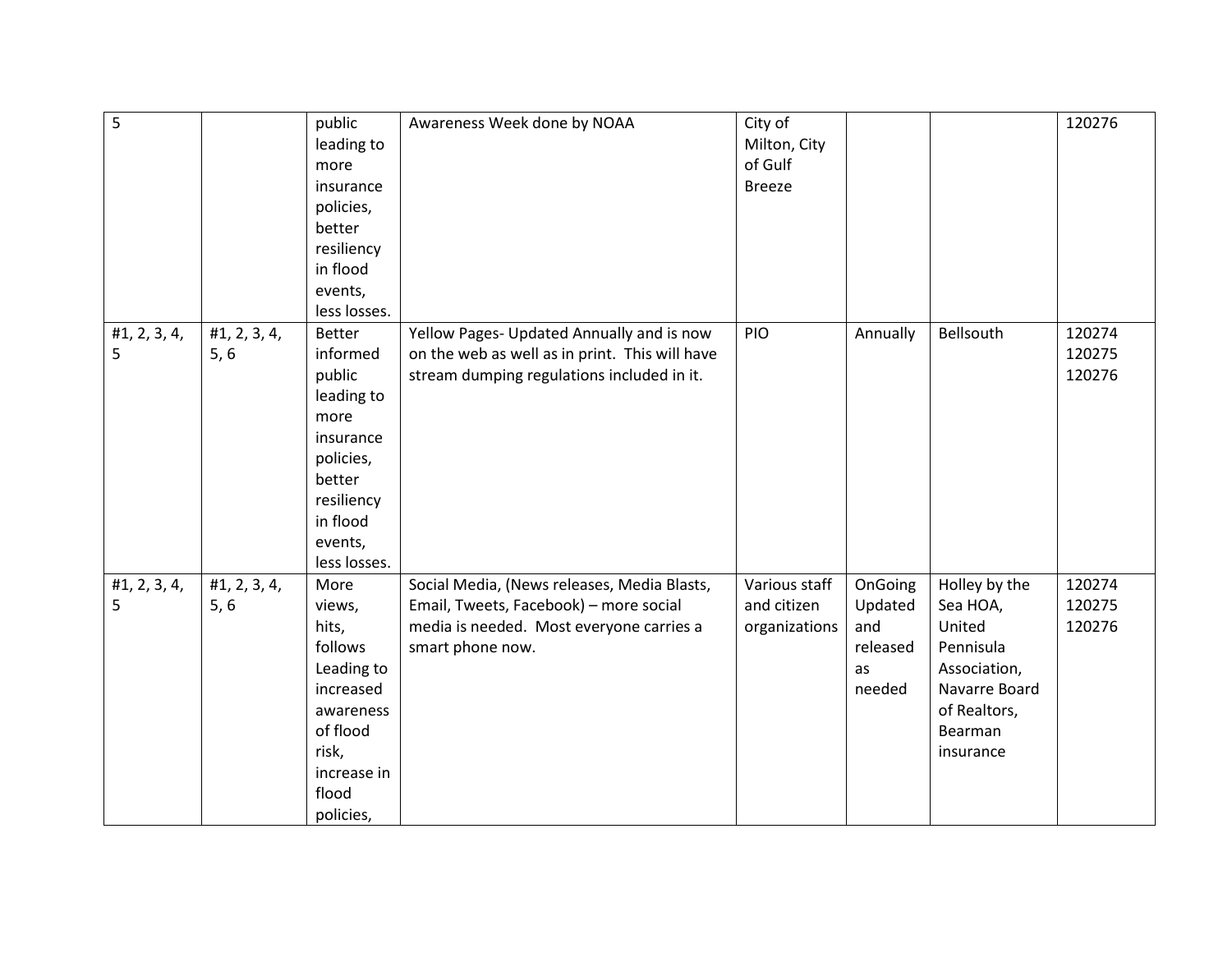|                   |                      | and<br>resilience<br>to flood<br>damages                                                                                                           |                                                                                                            |                                            |          |                                   |                            |
|-------------------|----------------------|----------------------------------------------------------------------------------------------------------------------------------------------------|------------------------------------------------------------------------------------------------------------|--------------------------------------------|----------|-----------------------------------|----------------------------|
| #1, 2, 3, 4,<br>5 | #1, 2, 3, 4,<br>5, 6 | Better<br>informed<br>public<br>leading to<br>more<br>insurance<br>policies,<br>better<br>resiliency<br>in flood<br>events,<br>less losses.        | Flyer Cards - Kiosks in BOCC lobby, City Halls,<br>Military Housing office, Chamber of<br>Commerce offices | Various staff<br>and citizens              | On Going | FDEM funded                       | 120274<br>120275<br>120276 |
| #1, 2, 3, 4,<br>5 | #1, 2, 3, 4,<br>5, 6 | <b>Better</b><br>informed<br>public<br>leading to<br>more<br>insurance<br>policies,<br>better<br>resiliency<br>in flood<br>events,<br>less losses. | Public Service Announcements - Radio and<br><b>TV Spots</b>                                                | <b>FDEM</b>                                | OnGoing  | <b>FDEM</b>                       | 120274<br>120275<br>120276 |
| #1, 2, 3, 4,<br>5 | #1, 2, 3, 4,<br>5, 6 | <b>Better</b><br>informed<br>public<br>leading to<br>more<br>insurance                                                                             | Adding outreach materials to Utility Bills                                                                 | Karen<br>Thornhill,<br>various<br>citizens | Ongoing  | <b>Local Utility</b><br>Companies | 120274<br>120275<br>120276 |